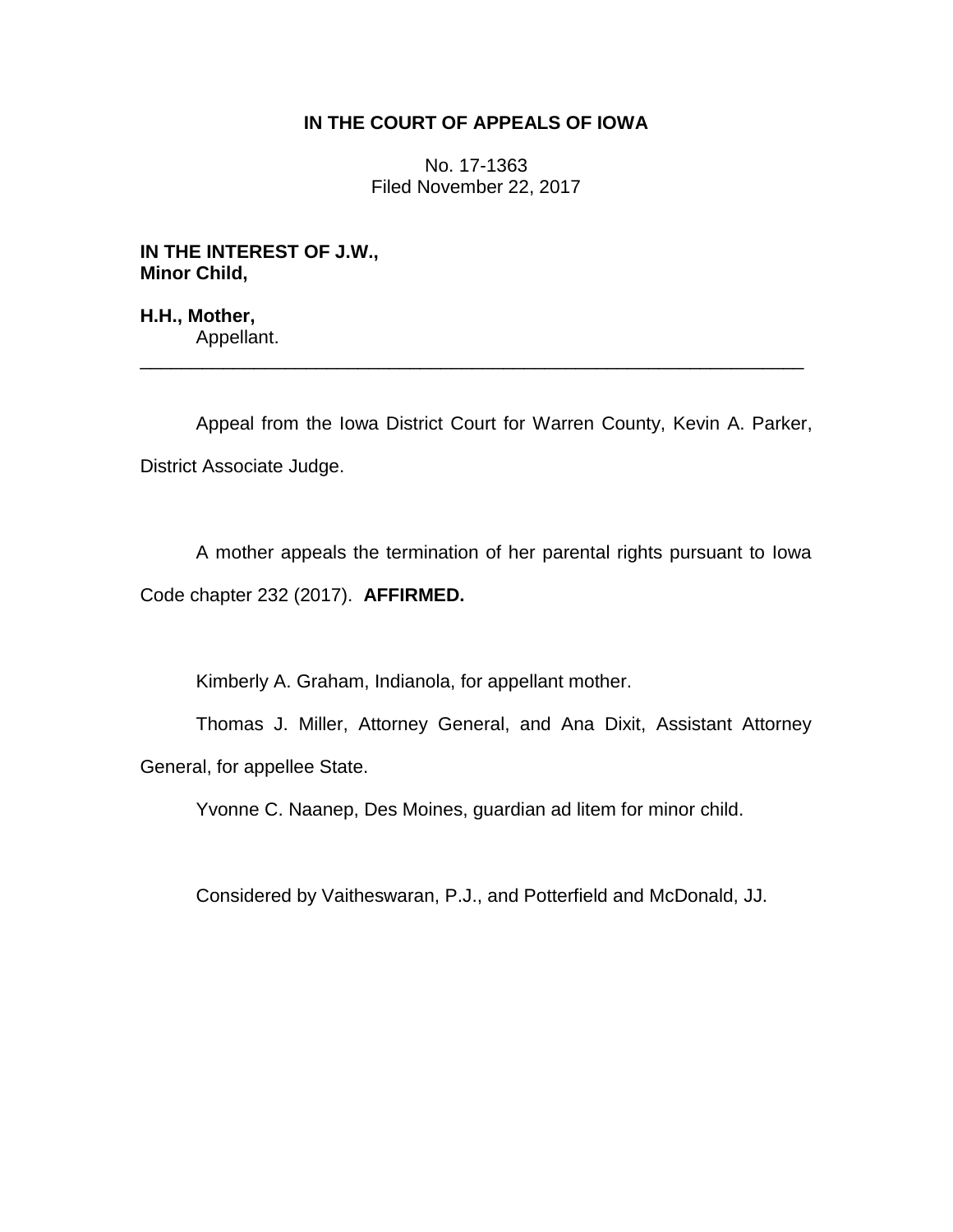## **MCDONALD, Judge.**

Haley appeals the termination of her parental rights in her child J.W., born 2015, pursuant to Iowa Code section 232.116 (2017). She argues there was insufficient evidence to terminate her rights under section 232.116(1)(d), (h), and (i). She also contends termination was not in the best interests of the child.

This court reviews the termination of parental rights under a de novo standard of review. *See In re A.M.*, 843 N.W.2d 100, 110 (Iowa 2014). The legal framework for termination appeals is well established and does not need to be repeated herein. *See In re M.W.*, 876 N.W.2d 212, 219–20 (Iowa 2016) (stating review is de novo and setting forth the applicable "three-step inquiry"). "When the juvenile court terminates parental rights on more than one statutory ground, we may affirm the juvenile court's order on any ground we find supported by the record." *In re A.B.*, 815 N.W.2d 764, 774 (Iowa 2012).

There is clear and convincing evidence to terminate Haley's parental rights pursuant to Iowa Code section 232.116(1)(h). At issue here is section 232.116(1)(h)(4), which requires the State to prove the "child cannot be returned to the custody of the child's parents . . . at the present time." "At the present time" means at the time of the termination hearing. *See In re E.H.,* No. 17-0615, 2017 WL 2684420, at \*1 (Iowa Ct. App. June 21, 2017). At the hearing, Haley testified she could not take care of the child on her own. Her admission was supported by the evidence. The evidence showed Haley lacked employment and housing security. When she was able to obtain housing, the home was unsanitary and unsafe for a young child. Haley continued to be involved with J.W.'s biological father, who has a criminal record for physically abusing his two other then-infant

2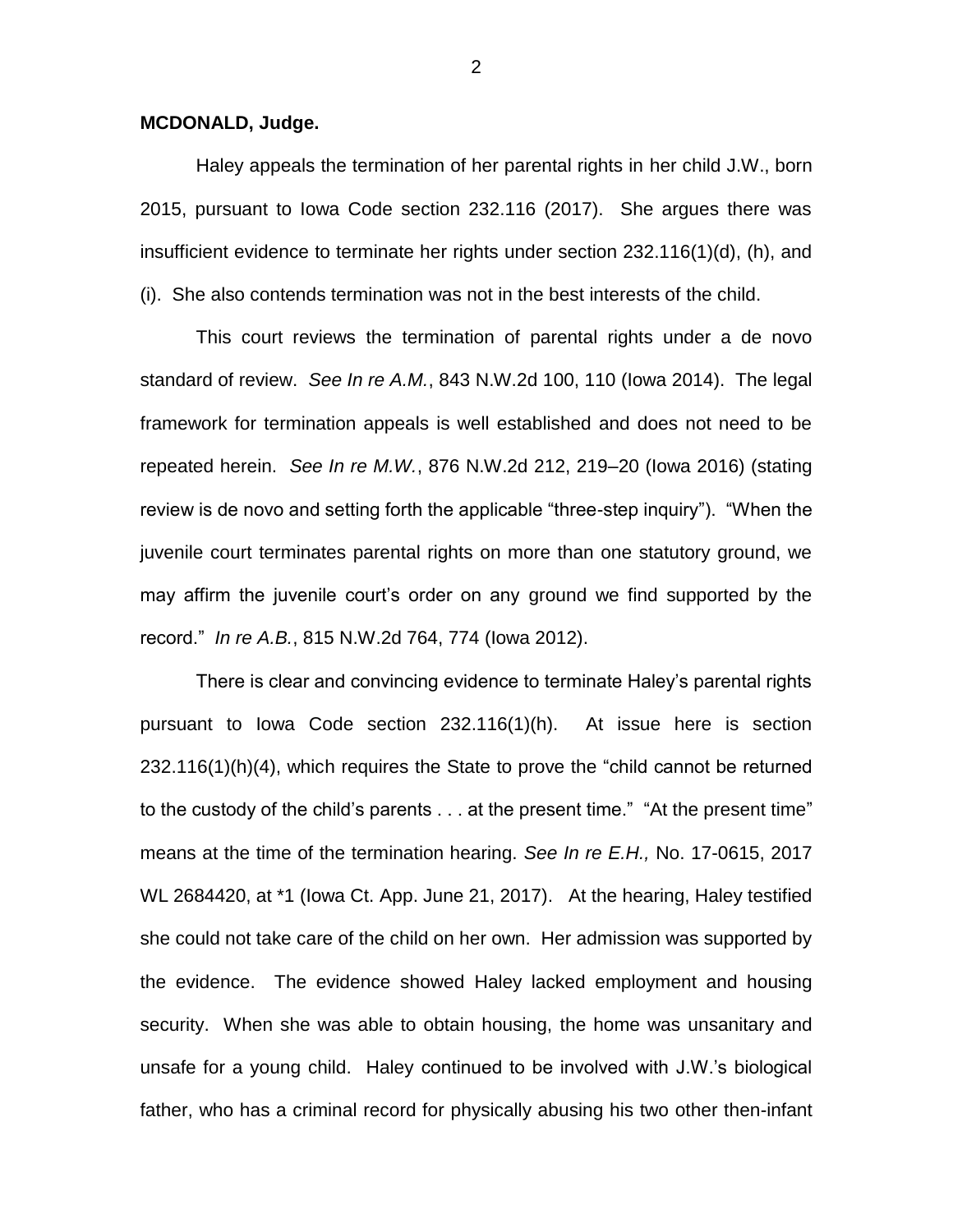children.<sup>1</sup> In one of the cases, the father broke the infant's arm. When asked at the termination hearing whether the father would be a danger to the child at issue, Haley responded, "especially." Nonetheless, Haley continues to be involved with the father. The risk of physical abuse to the child at issue posed by the father amounts to an appreciable risk of adjudicatory harm sufficient to conclude the child could not be returned to Haley's care at the time of the termination hearing. *See In re M.C.*, No. 17-1184, 2017 WL 4315079, at \*1 (Iowa Ct. App. Sept. 27, 2017) (stating we have interpreted section 232.116(1)(h)(4) to "require clear and convincing evidence the children would be exposed to an appreciable risk of adjudicatory harm if returned to the parent's custody at the time of the termination hearing").

Haley contends termination is not in the best interest of J.W. Her argument is identical to her sufficiency challenge addressed above. Iowa law clearly establishes that "[i]t is simply not in the best interests of children to continue to keep them in temporary foster homes while the natural parents get their lives together." *In re J.E.*, 723 N.W.2d 793, 800 (Iowa 2006). Haley has not been responsive to services. She cannot meet the most basic needs of the child, including food and shelter. She continues in a relationship with a man she testified posed a special danger of physical abuse to the child at issue. We find that termination is in the best interest of J.W. "Children simply cannot wait for responsible parenting." *In re L.L.*, 459 N.W.2d 489, 495 (Iowa 1990). "It must be constant, responsible, and reliable." *Id.*

 $\overline{a}$ 

 $1$  Brandon, J.W.'s father, had his parental rights terminated in a separate proceeding.